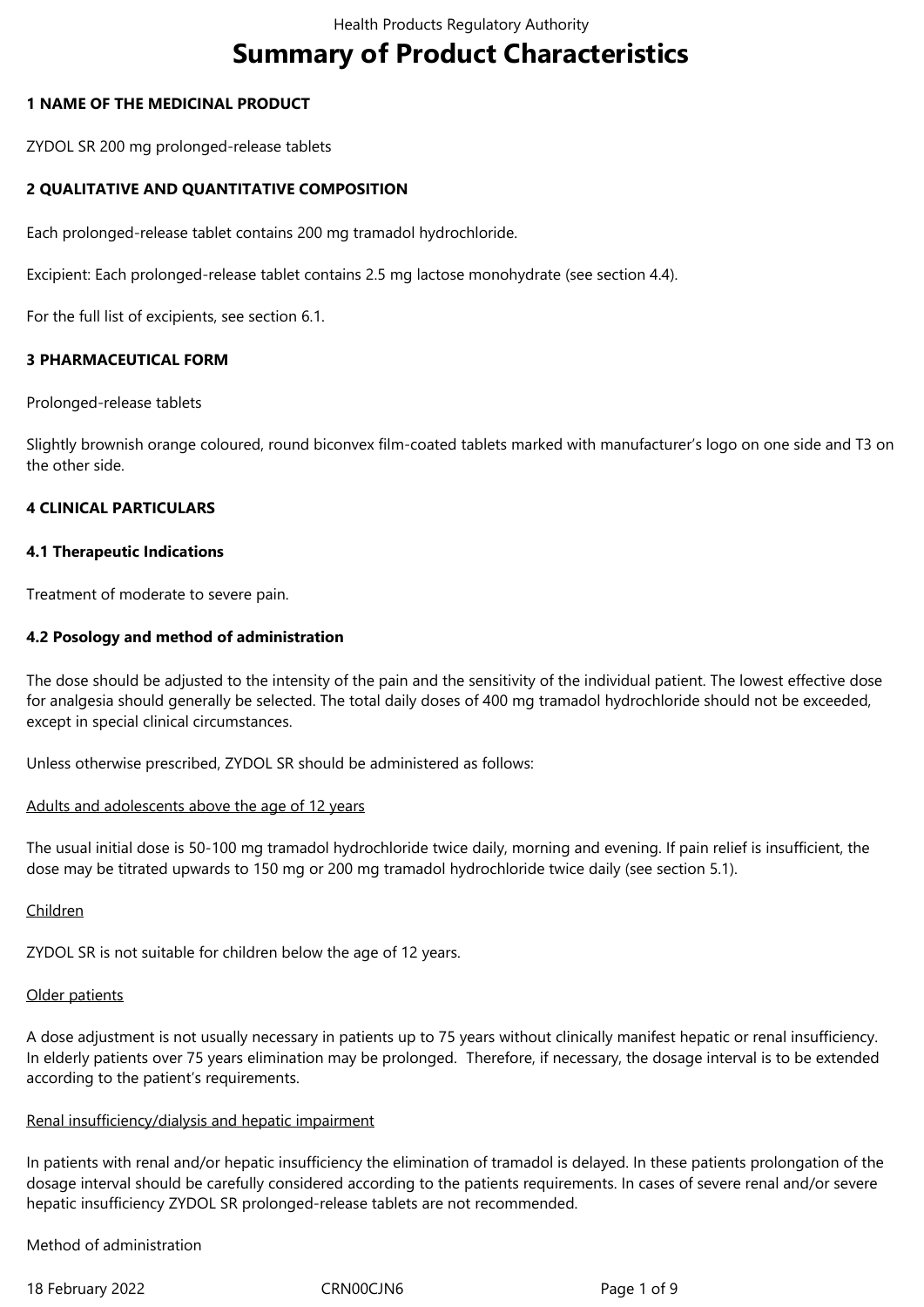# Health Products Regulatory Authority

The tablets are to be taken whole, not divided or chewed, with sufficient liquid, with or without food.

# Duration of administration

Tramadol should under no circumstances be administered for longer than absolutely necessary. If long-term pain treatment with tramadol is necessary in view of the nature and severity of the illness, then careful and regular monitoring should be carried out (if necessary with breaks in treatment) to establish whether and to what extent further treatment is necessary.

# **4.3 Contraindications**

# ZYDOL SR is contraindicated

- in hypersensitivity to the active substance or any of the excipients listed in section 6.1,
- in acute intoxication with alcohol, hypnotics, analgesics, opioids or other psychotropic medicinal products,
- in patients who are receiving MAO inhibitors or who have taken them within the last 14 days (see section 4.5),
- in patients with epilepsy not adequately controlled by treatment,
- for use in narcotic withdrawal treatment.

# **4.4 Special warnings and precautions for use**

ZYDOL SR may only be used with particular caution in opioid-dependent patients, patients with head injury, shock, a reduced level of consciousness of uncertain origin, disorders of the respiratory centre or function, increased intracranial pressure.

In patients sensitive to opiates the medicinal product should only be used with caution.

Concomitant use of ZYDOL SR and sedating medicinal products such as benzodiazepines or related substances, may result in sedation, respiratory depression, coma and death. Because of these risks, concomitant prescribing with these sedating medicinal products should be reserved for patients for whom alternative treatment options are not possible. If a decision is made to prescribe ZYDOL SR concomitantly with sedating medicinal products, the lowest effective dose of ZYDOL SR should be used, and the duration of the concomitant treatment should be as short as possible.

The patients should be followed closely for signs and symptoms of respiratory depression and sedation. In this respect, it is strongly recommended to inform patients and their caregivers to be aware of these symptoms (see section 4.5). Care should be taken when treating patients with respiratory depression, or if concomitant CNS depressant drugs are being administered (see section 4.5), or if the recommended dosage is significantly exceeded (see section 4.9) as the possibility of respiratory depression cannot be excluded in these situations.

## Sleep-related breathing disorders

Opioids can cause sleep-related breathing disorders including central sleep apnea (CSA) and sleep-related hypoxemia. Opioid use increases the risk of CSA in a dose-dependent fashion. In patients who present with CSA, consider decreasing the total opioid dosage.

Convulsions have been reported in patients receiving tramadol at the recommended dose levels. The risk may be increased when doses of tramadol hydrochloride exceed the recommended upper daily limit (400 mg). In addition, tramadol may increase the seizure risk in patients taking other medicinal products that lowers the seizure threshold (see section 4.5*)*. Patients with epilepsy or those susceptible to seizures should only be treated with tramadol if there are compelling circumstances.

# Serotonin syndrome

Serotonin syndrome, a potentially life-threatening condition, has been reported in patients receiving tramadol in combination with other serotonergic agents or tramadol alone (see sections 4.5, 4.8 and 4.9).

If concomitant treatment with other serotonergic agents is clinically warranted, careful observation of the patient is advised, particularly during treatment initiation and dose escalations.

Symptoms of serotonin syndrome may include mental status changes, autonomic instability, neuromuscular abnormalities and/or gastrointestinal symptoms.

If serotonin syndrome is suspected, a dose reduction or discontinuation of therapy should be considered depending on the severity of the symptoms. Withdrawal of the serotonergic drugs usually brings about a rapid improvement.

18 February 2022 **CRNOOCJN6** CRNOOCJN6 Page 2 of 9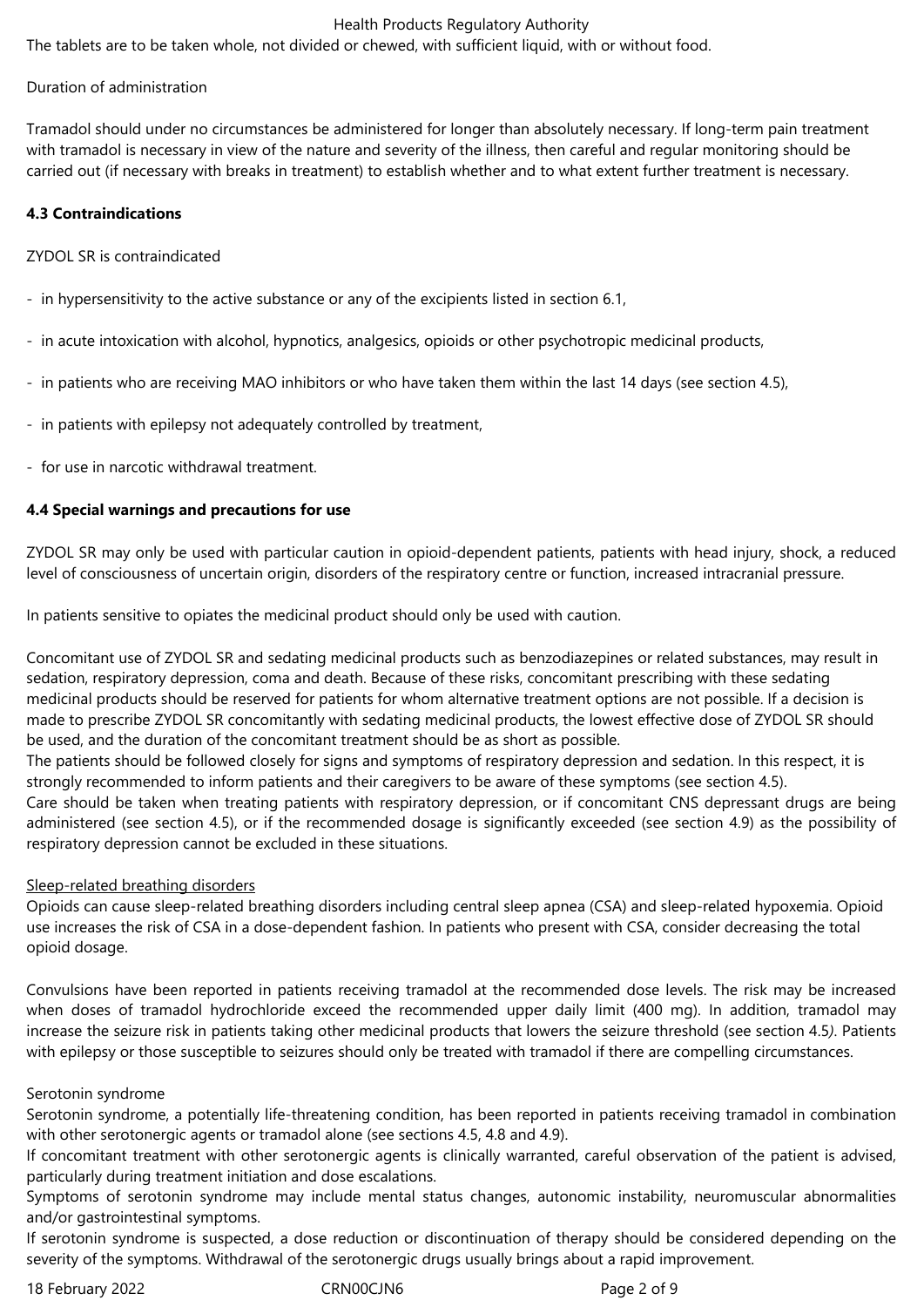Tolerance, psychic and physical dependence may develop, especially after long-term use. In patients with a tendency to drug abuse or dependence, treatment with ZYDOL SR should only be carried out for short periods under strict medical supervision.

When a patient no longer requires therapy with tramadol, it may be advisable to taper the dose gradually to prevent symptoms of withdrawal.

Tramadol is not suitable as a substitute in opioid-dependent patients. Although it is an opioid agonist, tramadol cannot suppress morphine withdrawal symptoms.

# **CYP2D6 metabolism**

Tramadol is metabolised by the liver enzyme CYP2D6. If a patient has a deficiency or is completely lacking this enzyme an adequate analgesic effect may not be obtained. Estimates indicate that up to 7% of the Caucasian population may have this deficiency. However, if the patient is an ultra-rapid metaboliser there is a risk of developing side effects of opioid toxicity even at commonly prescribed doses.

General symptoms of opioid toxicity include confusion, somnolence, shallow breathing, small pupils, nausea, vomiting, constipation and lack of appetite. In severe cases this may include symptoms of circulatory and respiratory depression, which may be life threatening and very rarely fatal. Estimates of prevalence of ultra-rapid metabolisers in different populations are summarised below:

| Population        | Prevalence % |
|-------------------|--------------|
| African/Ethiopian | 29%          |
| African American  | 3.4% to 6.5% |
| Asian             | 1.2% to 2%   |
| Caucasian         | 3.6% to 6.5% |
| Greek             | 6.0%         |
| Hungarian         | 1.9%         |
| Northern European | 1% to 2%     |

# **Post-operative use in children**

There have been reports in the published literature that tramadol given post-operatively in children after tonsillectomy and/or adenoidectomy for obstructive sleep apnoea, led to rare, but life threatening adverse events. Extreme caution should be exercised when tramadol is administered to children for post-operative pain relief and should be accompanied by close monitoring for symptoms of opioid toxicity including respiratory depression.

# **Children with compromised respiratory function**

Tramadol is not recommended for use in children in whom respiratory function might be compromised including neuromuscular disorders, severe cardiac or respiratory conditions, upper respiratory or lung infections, multiple trauma or extensive surgical procedures. These factors may worsen symptoms of opioid toxicity.

## **Adrenal insufficiency**

Opioid analgesics may occasionally cause reversible adrenal insufficiency requiring monitoring and glucocorticoid replacement therapy. Symptoms of acute or chronic adrenal insufficiency may include e.g. severe abdominal pain, nausea and vomiting, low blood pressure, extreme fatigue, decreased appetite, and weight loss.

This medicinal product contains lactose. Patients with rare hereditary problems of galactose intolerance, the Lapp lactase deficiency or glucose-galactose malabsorption should not take this medicinal product.

# **4.5 Interaction with other medicinal products and other forms of interactions**

ZYDOL SR should not be combined with MAO inhibitors (see section 4.3).

In patients treated with MAO inhibitors in the 14 days prior to the use of the opioid pethidine, life-threatening interactions on the central nervous system, respiratory and cardiovascular function have been observed. The same interactions with MAO inhibitors cannot be ruled out during treatment with ZYDOL SR.

Concomitant administration of ZYDOL SR with other centrally depressant medicinal products including alcohol may potentiate the CNS effects (see section 4.8).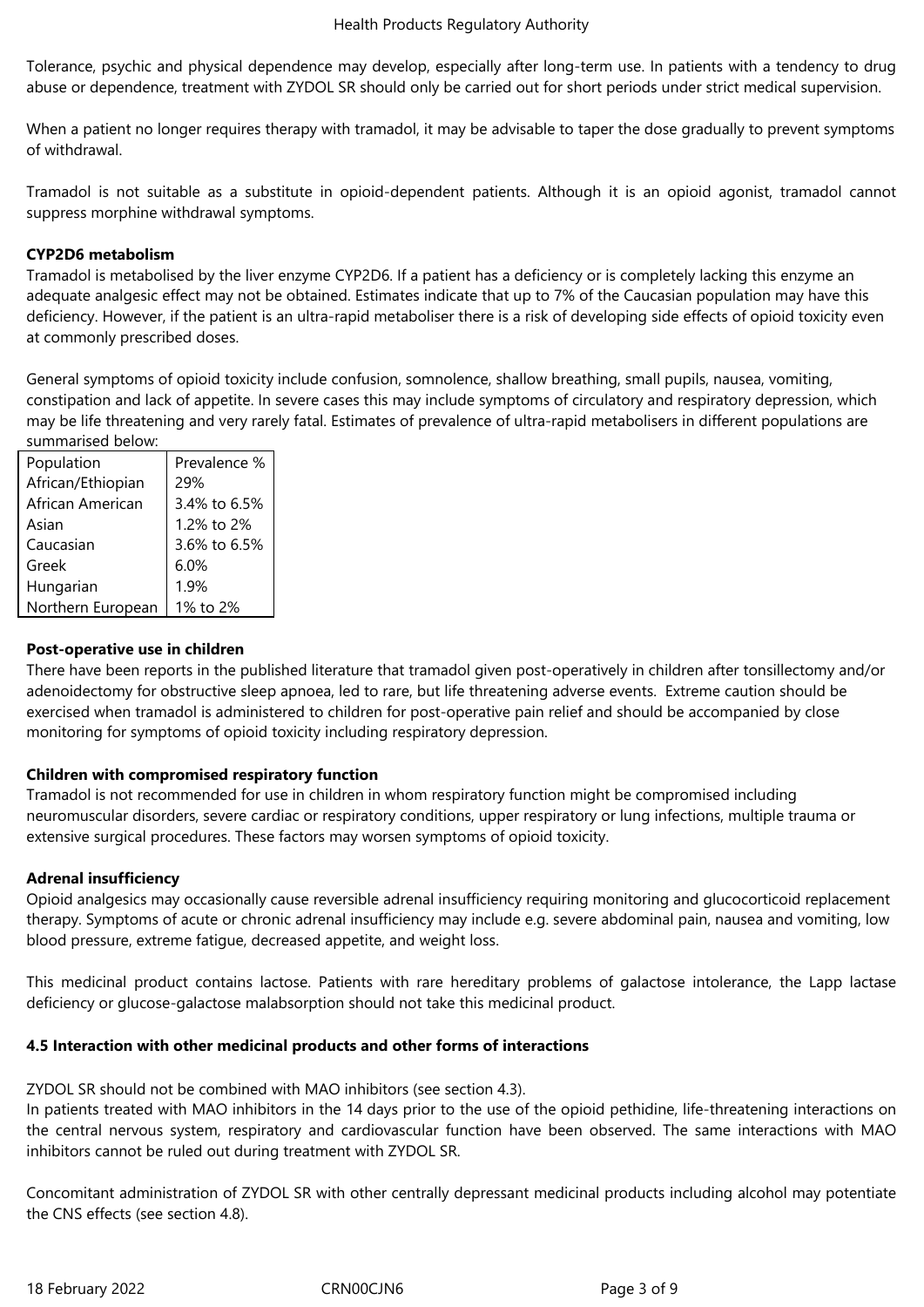#### Health Products Regulatory Authority

The concomitant use of opioids with sedating medicinal products such as benzodiazepines or related substances increases the risk of sedation, respiratory depression, coma and death because of additive CNS depressant effect. The dose of ZYDOL SR and the duration of the concomitant use should be limited (see section 4.4)

The results of pharmacokinetic studies have so far shown that on the concomitant or previous administration of cimetidine (enzyme inhibitor) clinically relevant interactions are unlikely to occur. Simultaneous or previous administration of carbamazepine (enzyme inducer) may reduce the analgesic effect and shorten the duration of action.

Tramadol can induce convulsions and increase the potential for selective serotonin reuptake inhibitors (SSRIs), serotonin-norepinephrine reuptake inhibitors (SNRIs), tricyclic antidepressants, antipsychotics and other seizure threshold-lowering medicinal product (such as bupropion, mirtazapine, tetrahydrocannabinol) to cause convulsions.

Concomitant therapeutic use of tramadol and serotonergic drugs, such as selective serotonin reuptake inhibitors (SSRIs), serotonin-norepinephrine reuptake inhibitors (SNRIs), MAO inhibitors (see section 4.3), tricyclic antidepressants and mirtazapine may cause serotonin syndrome, a potentially life-threatening condition (see sections 4.4 and 4.8).

Caution should be exercised during concomitant treatment with tramadol and coumarin derivatives (e.g. warfarin) due to reports of increased INR with major bleeding and ecchymoses in some patients.

Other active substances known to inhibit CYP3A4, such as ketoconazole and erythromycin, might inhibit the metabolism of tramadol (N-demethylation) probably also the metabolism of the active O-demethylated metabolite. The clinical importance of such an interaction has not been studied (see section 4.8).

In a limited number of studies the pre- or postoperative application of the antiemetic 5-HT3 antagonist ondansetron increased the requirement of tramadol in patients with postoperative pain.

# **4.6 Fertility, pregnancy and lactation**

# *Pregnancy*

Animal studies with tramadol revealed at very high doses effects on organ development, ossification and neonatal mortality. There is inadequate evidence available on the safety of tramadol in human pregnancy. Therefore tramadol should not be used in pregnant women.

Tramadol - administered before or during birth - does not affect uterine contractility. In neonates it may induce changes in the respiratory rate which are usually not clinically relevant. Chronic use during pregnancy may lead to neonatal withdrawal symptoms.

# *Breast-feeding*

Approximately 0.1% of the maternal dose of tramadol is excreted in breast milk. In

the immediate post-partum period, for maternal oral daily dosage up to 400 mg, this corresponds to a mean amount of tramadol ingested by breast-fed infants of 3% of the maternal weight-adjusted dosage. For this reason tramadol should not be used during lactation or alternatively, breast-feeding should be discontinued during treatment with tramadol. Discontinuation of breast-feeding is generally not necessary following a single dose of tramadol.

## *Fertility*

Post marketing surveillance does not suggest an effect of tramadol on fertility. Animal studies did not show an effect of tramadol on fertility.

# **4.7 Effects on ability to drive and use machines**

Even when taken according to instructions, tramadol may cause effects such as somnolence and dizziness and therefore may impair the reactions of drivers and machine operators. This applies particularly in conjunction with alcohol and other psychotropic substances.

## **4.8 Undesirable effects**

The most commonly reported adverse reactions are nausea and dizziness, both occurring in more than 10 % of patients.

The frequencies are defined as follows:

18 February 2022 CRN00CJN6 Page 4 of 9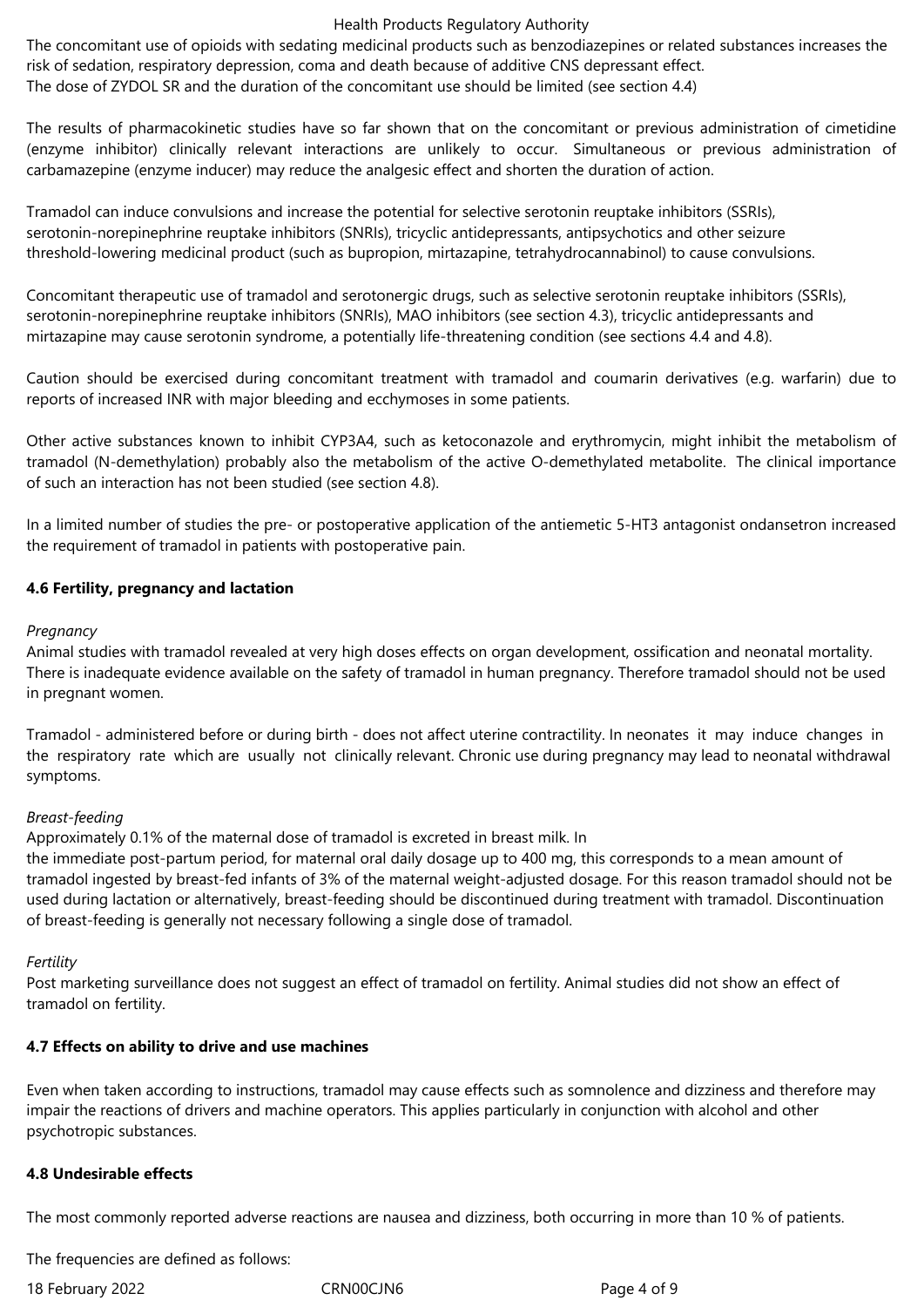#### Health Products Regulatory Authority

*Very common*: ≥1/10 *Common:* ≥1/100, <1/10 *Uncommon:* ≥1/1000, <1/100 *Rare:* ≥1/10 000, <1/1000 *Very rare:* <1/10 000 *Not known:* cannot be estimated from the available data

# Cardiac disorders:

*Uncommon:* cardiovascular regulation (palpitation, tachycardia). These adverse reactions may occur especially on intravenous administration and in patients who are physically stressed. *Rare:* bradycardia

Investigations: *Rare:*  increase in blood pressure

## Vascular disorders:

*Uncommon:* cardiovascular regulation (postural hypotension or cardiovascular collapse). These adverse reactions may occur especially on intravenous administration and in patients who are physically stressed.

Metabolism and nutrition disorders:

*Rare:* changes in appetite

# Respiratory, thoracic and mediastinal disorders:

*Rare:* respiratory depression*,* dyspnoea

If the recommended doses are considerably exceeded and other centrally depressant substances are administered concomitantly (see section 4.5), respiratory depression may occur.

Worsening of asthma has been reported, though a causal relationship has not been established. Not known: Hiccups.

Nervous system disorders:

*Very common:* dizziness

*Common:* headache, somnolence

*Rare:* speech disorders, paraesthesia, tremor, epileptiform convulsions, involuntarymuscle contractions, abnormal coordination, syncope.

*Not known:* Serotonin syndrome

Convulsions occurred mainly after administration of high doses of tramadol or after concomitant treatment with medicinal products which can lower the seizure threshold (see sections 4.4 and 4.5).

## Psychiatric disorders:

*Rare:* hallucinations, confusion, sleep disturbance delirium, anxiety and nightmares. Psychic adverse reactions may occur following administration of tramadol which vary individually in intensity and nature (depending on personality and duration of treatment). These include changes in mood (usually elation, occasionally dysphoria), changes in activity (usually suppression, occasionally increase) and changes in cognitive and sensorial capacity (e.g. decision behaviour, perception disorders). Drug dependence may occur. Symptoms of drug withdrawal syndrome, similar to those occurring during opiate withdrawal, may occur as follows: agitation, anxiety, nervousness, insomnia, hyperkinesia, tremor and gastrointestinal symptoms. Other symptoms that have very rarely been seen with tramadol discontinuation include: panic attacks, severe anxiety, hallucinations, paraesthesias, tinnitus and unusual CNS symptoms (i.e. confusion, delusions, depersonalisation, derealisation, paranoia)

Eye disorders: *Rare:* miosis, mydriasis, blurred vision

Gastrointestinal disorders: *Very common:* nausea *Common:* constipation, dry mouth, vomiting *Uncommon:* retching,gastrointestinal discomfort (a feeling of pressure in the stomach, bloating), diarrhoea

Skin and subcutaneous tissue disorders: *Common:* hyperhidrosis *Uncommon:* dermal reactions (e.g. pruritus, rash, urticaria)

18 February 2022 CRN00CJN6 Page 5 of 9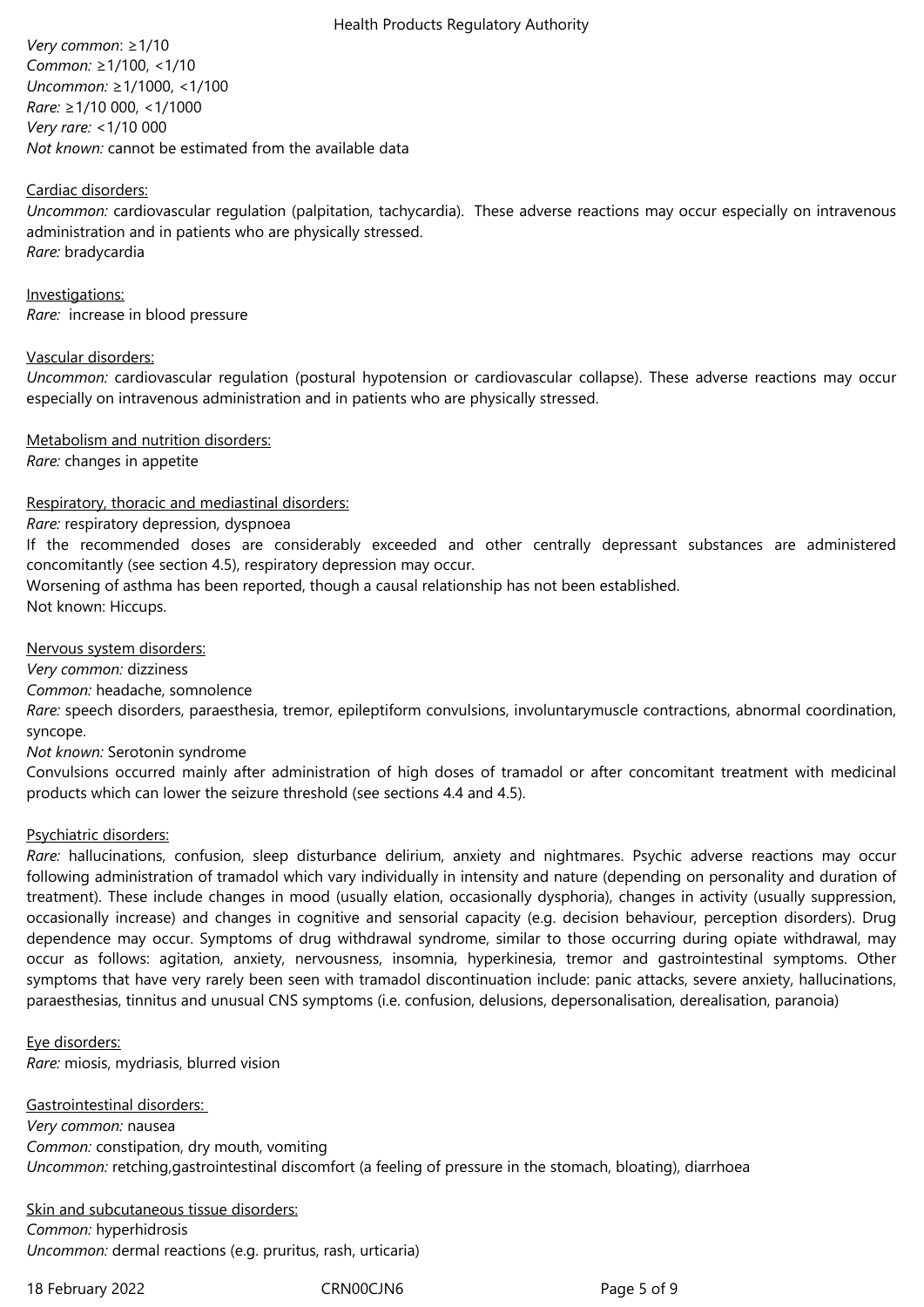*Rare:*  motorial weakness

#### Hepatobiliary disorders:

In a few isolated cases an increase in liver enzyme values has been reported in a temporal connection with the therapeutic use of tramadol.

Renal and urinary disorders: *Rare:* micturition disorders (dysuria and urinary retention)

Immune system disorders: *Rare:* allergic reactions (e.g. dyspnoea, bronchospasm, wheezing, angioneurotic oedema and anaphylaxis)

Metabolism and nutrition disorders: *Not known:* hypoglycaemia

General disorders: *Common:* fatigue

#### Reporting of suspected adverse reactions

Reporting suspected adverse reactions after authorisation of the medicinal product is important. It allows continued monitoring of the benefit/risk balance of the medicinal product. Healthcare professionals are asked to report any suspected adverse reactions via HPRA Pharmacovigilance, Website: www.hpra.ie.

# **4.9 Overdose**

*Symptoms*

In principle, on intoxication with tramadol symptoms similar to those of other centrally acting analgesics (opioids) are to be expected. These include in particular miosis, vomiting, cardiovascular collapse, consciousness disorders up to coma, convulsions and respiratory depression up to respiratory arrest.

Serotonin syndrome has also been reported.

#### *Treatment*

The general emergency measures apply. Keep open the respiratory tract (aspiration!), maintain respiration and circulation depending on the symptoms. The antidote for respiratory depression is naloxone. In animal experiments naloxone had no effect on convulsions. In such cases diazepam should be given intravenously.

In case of intoxication orally, gastrointestinal decontamination with activated charcoal or by gastric lavage is only recommended within 2 hours after tramadol intake. Gastrointestinal decontamination at a later time point may be useful in case of intoxication with exceptionally large quantities or prolonged-release formulations.

Tramadol is minimally eliminated from the serum by haemodialysis or haemofiltration. Therefore treatment of acute intoxication with ZYDOL SR with haemodialysis or haemofiltration alone is not suitable for detoxification.

# **5 PHARMACOLOGICAL PROPERTIES**

# **5.1 Pharmacodynamic properties**

Pharmacotherapeutic group: other opioids; ATC-code N 02 AX 02

Tramadol is a centrally acting opioid analgesic. It is a non- selective pure agonist at microgram, δ and κ opioid receptors with a higher affinity for the microgram receptor. Other mechanisms which contribute to its analgesic effect are inhibition of neuronal reuptake of noradrenaline and enhancement of serotonin release.

Tramadol has an antitussive effect. In contrast to morphine, analgesic doses of tramadol over a wide range have no respiratory depressant effect. Also gastrointestinal motility is less affected. Effects on the cardiovascular system tend to be slight. The potency of tramadol is reported to be 1/10 (one tenth) to 1/6 (one sixth) that of morphine.

Paediatric population

18 February 2022 **CRNOOCJN6** CRNOOCJN6 Page 6 of 9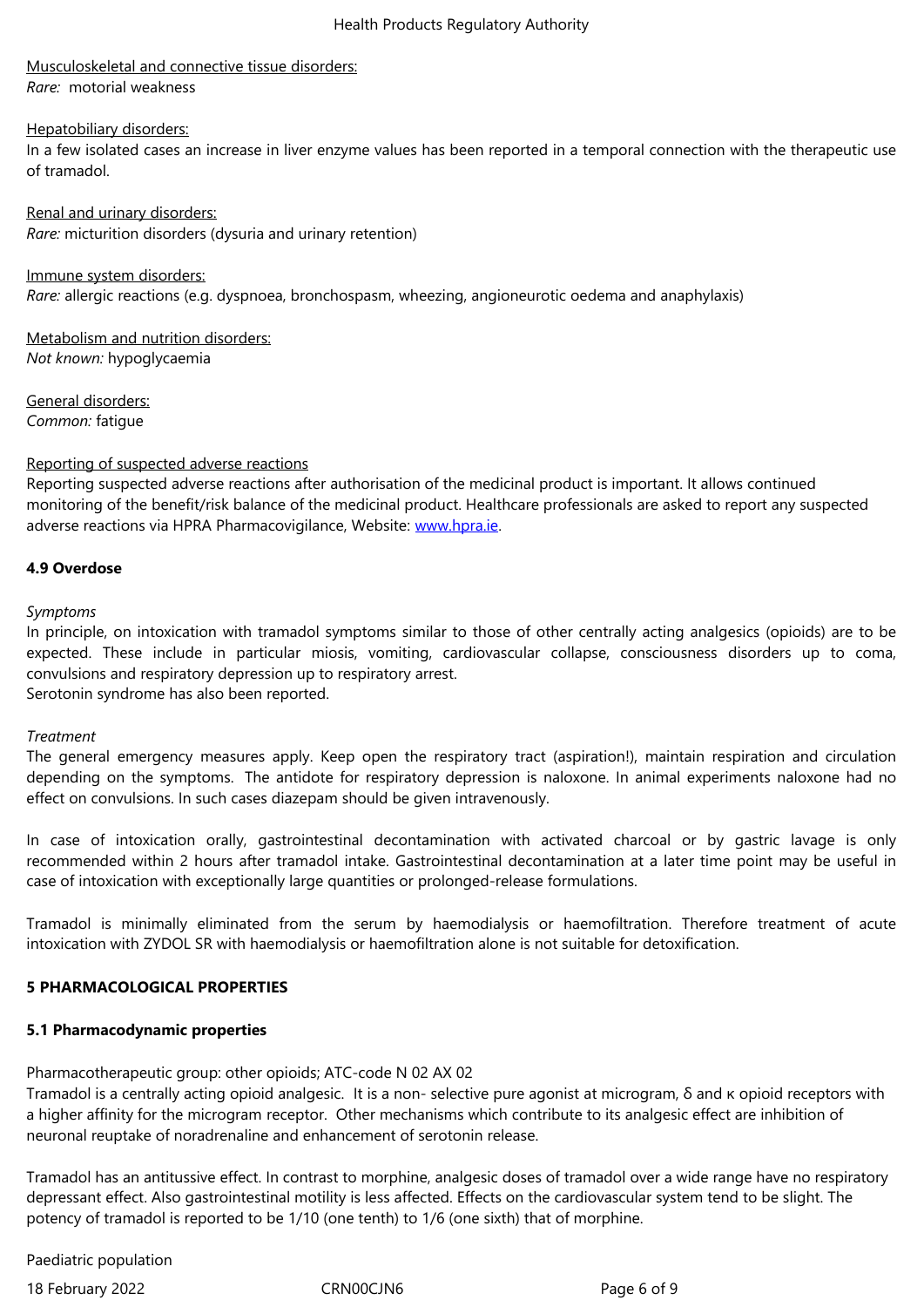Effects of enteral and parenteral administration of tramadol have been investigated in clinical trials involving more than 2000 paediatric patients ranging in age from neonate to 17 years of age. The indications for pain treatment studied in those trials included pain after surgery (mainly abdominal), after surgical tooth extractions, due to fractures, burns and traumas as well as other painful conditions likely to require analgesic treatment for at least 7 days.

At single doses of up to 2 mg/kg or multiple doses of up to 8 mg/kg per day (to a maximum of 400 mg per day) efficacy of tramadol was found to be superior to placebo, and superior or equal to paracetamol, nalbuphine, pethidine or low dose morphine. The conducted trials confirmed the efficacy of tramadol. The safety profile of tramadol was similar in adult and paediatric patients older than 1 year (see section 4.2).

# **5.2 Pharmacokinetic properties**

More than 90% of ZYDOL SR is absorbed after oral administration. The mean absolute bioavailability is approximately 70 %. irrespective of the concomitant intake of food. The difference between absorbed and non-metabolised available tramadol is probably due to the low first-pass effect. The first-pass effect after oral administration is a maximum of 30 %.

Tramadol has a high tissue affinity (V d, $\beta$  = 203 + 40 l). It has a plasma protein binding of about 20 %.

After administration of ZYDOL SR 100 mg the peak plasma concentration Cmax =141 + 40 ng/ml is reached after 4.9 h; after administration of ZYDOL SR 200 mg Cmax 260 + 62 ng/ml is reached after 4.8 hours.

Tramadol passes the blood-brain and placental barriers. Very small amounts of the substance and its O-desmethyl derivative are found in the breast-milk (0.1 % and 0.02 % respectively of the applied dose).

Elimination half-life t1/2,ß is approximately 6 h, irrespective of the mode of administration. In patients above 75 years of age it may be prolonged by a factor of approximately 1.4.

In humans tramadol is mainly metabolised by means of N- and O-demethylation and conjugation of the O-demethylation products with glucuronic acid. Only O-desmethyltramadol is pharmacologically active. There are considerable interindividual quantitative differences between the other metabolites. So far, eleven metabolites have been found in the urine. Animal experiments have shown that O-desmethyltramadol is more potent than the parent substance by the factor 2 - 4. Its half-life t1/2,ß (6 healthy volunteers) is 7.9 h (range 5.4 - 9.6 h) and is approximately that of tramadol.

The inhibition of one or both types of the isoenzymes CYP3A4 and CYP2D6 involved in the biotransformation of tramadol may affect the plasma concentration of tramadol or its active metabolite.

Tramadol and its metabolites are almost completely excreted via the kidneys. Cumulative urinary excretion is 90 % of the total radioactivity of the administered dose. In cases of impaired hepatic and renal function the half-life may be slightly prolonged. In patients with cirrhosis of the liver, elimination half-lives of 13.3 + 4.9 h (tramadol) and 18.5 + 9.4 h (O-desmethyltramadol), in an extreme case 22.3 h and 36 h respectively, have been determined. In patients with renal insufficiency (creatinine clearance < 5 ml/min) the values were 11 + 3.2 h and 16.9 + 3 h, in an extreme case 19.5 h and 43.2 h respectively.

Tramadol has a linear pharmacokinetic profile within the therapeutic dosage range. The relationship between serum concentrations and the analgesic effect is dose-dependent, but varies considerably in isolated cases. A serum concentration of 100 - 300 ng/ml is usually effective.

# Paediatric population

The pharmacokinetics of tramadol and O-desmethyltramadol after single-dose and multiple-dose oral administration to subjects aged 1 year to 16 years were found to be generally similar to those in adults when adjusting for dose by body weight, but with a higher between-subject variability in children aged 8 years and below.

In children below 1 year of age, the pharmacokinetics of tramadol and O-desmethyltramadol have been investigated, but have not been fully characterized. Information from studies including this age group indicates that the formation rate of O-desmethyltramadol via CYP2D6 increases continuously in neonates, and adult levels of CYP2D6 activity are assumed to be reached at about 1 year of age. In addition, immature glucuronidation systems and immature renal function may result in slow elimination and accumulation of O-desmethyltramadol in children under 1 year of age.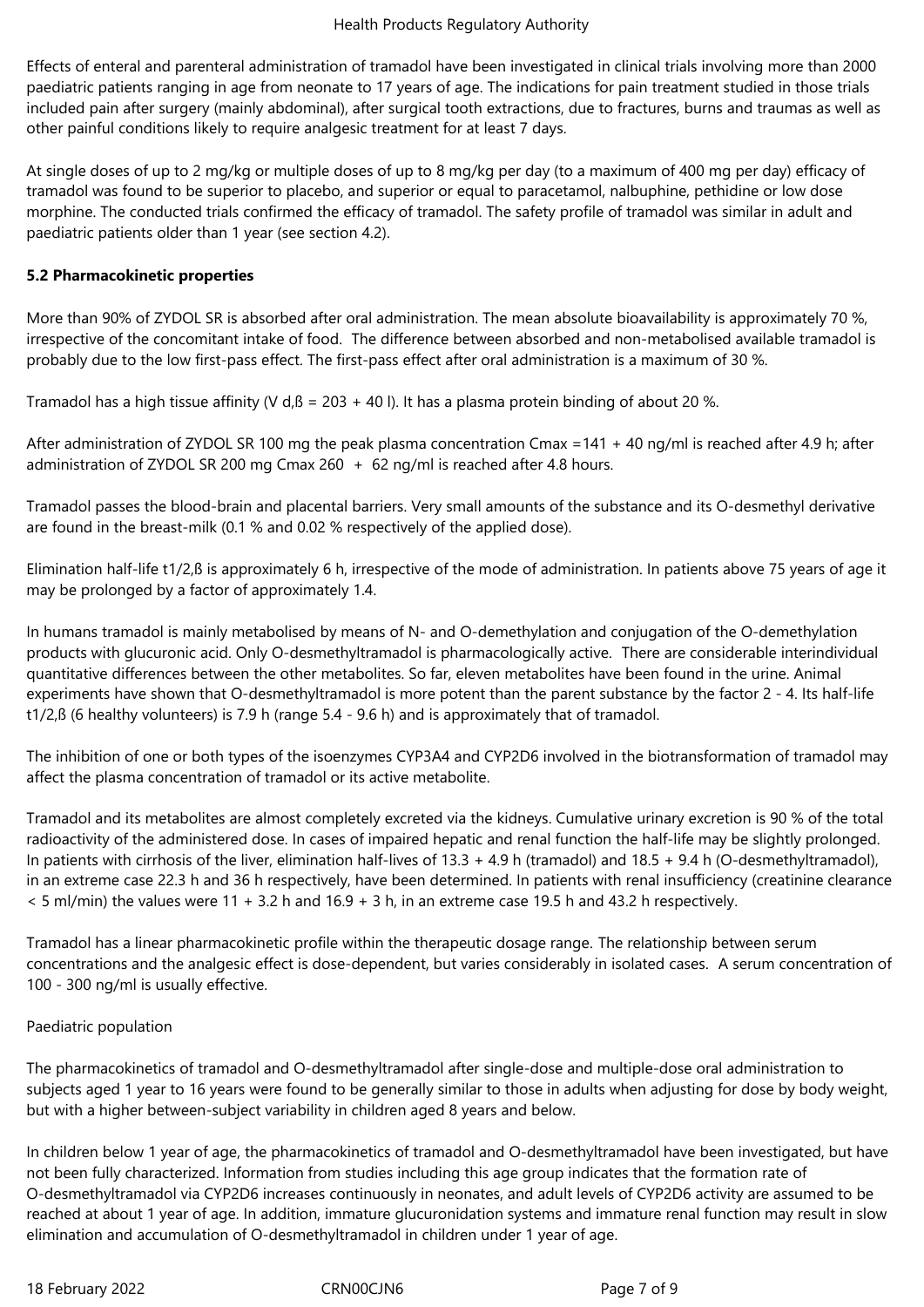# **5.3 Preclinical safety data**

On repeated oral and parenteral administration of tramadol for 6-26 weeks in rats and dogs and oral administration for 12 months in dogs haematological, clinicochemical and histological investigations showed no evidence of any substance-related changes. Central nervous manifestations only occurred after high doses considerably above the therapeutic range: restlessness, salivation, convulsions, and reduced weight gain. Rats and dogs tolerated oral doses of 20 mg/kg and 10 mg/kg body weight respectively, and dogs rectal doses of 20 mg/kg body weight without any reactions.

In rats tramadol dosages from 50mg/kg/day upwards caused toxic effects in dams and raised neonate mortality. In the offspring retardation occurred in the form of ossification disorders and delayed vaginal and eye opening. Male fertility was not affected. After higher doses (from 50mg/kg/day upwards) females exhibited a reduced pregnancy rate. In rabbits there were toxic effects in dams from 125mg/kg upwards and skeletal anomalies in the offspring.

In some *in-vitro* test systems there was evidence of mutagenic effects. *In-vivo* studies showed no such effects. According to knowledge gained so far, tramadol can be classified as non-mutagenic.

Studies on the tumorigenic potential of tramadol hydrochloride have been carried out in rats and mice. The study in rats showed no evidence of any substance- related increase in the incidence of tumours. In the study in mice there was an increased incidence of liver cell adenomas in male animals (a dose- dependent, non-significant increase from 15mg/kg upwards) and an increase in pulmonary tumours in females of all dosage groups( significant, but not dose-dependent).

# **6 PHARMACEUTICAL PARTICULARS**

## **6.1 List of excipients**

Tablet core: Microcrystalline cellulose Hypromellose 100 000 mPa's Magnesium stearate Colloidal anhydrous silica

Film coating: Hypromellose 6 mPa's Lactose monohydrate Macrogol 6000 Propylene glycol Talc Titanium dioxide (E171) Quinoline yellow lake (E104) aluminium salt Red iron oxide (E172) Brown iron oxide (E172)

## **6.2 Incompatibilities**

Not applicable.

# **6.3 Shelf life**

5 years

## **6.4 Special precautions for storage**

Do not store above 30°C Store in the original container.

## **6.5 Nature and contents of container**

18 February 2022 CRN00CJN6 Page 8 of 9 PVC/PVDC/foil blister packs of 2, 4 or 10 tablets. (Sample/starter packs) PVC/PVDC/foil blister packs of 30 or 60 tablets.